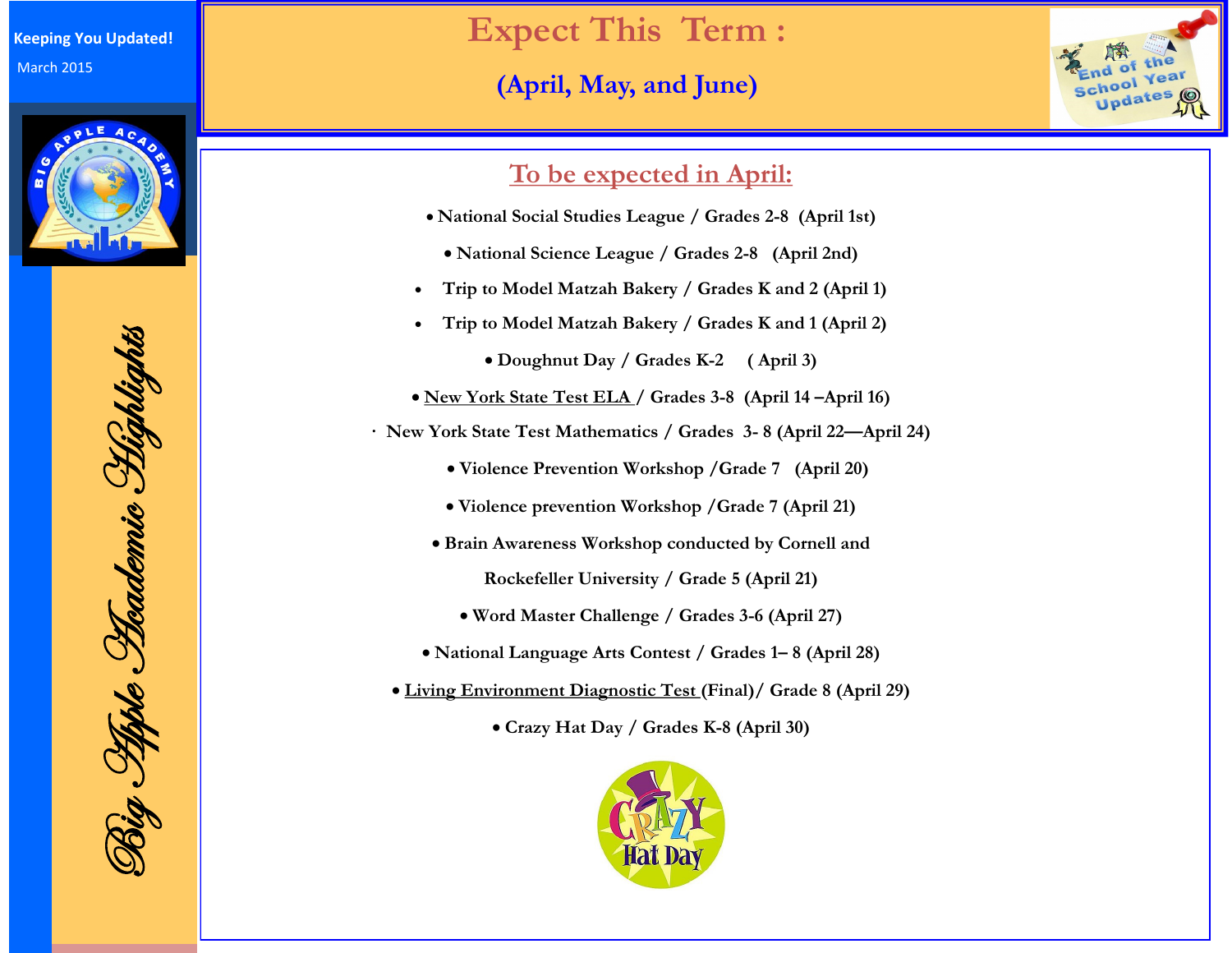

Big Apple Academic Highlights 8ig Pippe Hademie Highlights



## **Expect This Term :**

## **(April, May, and June)**



#### **To be expected in May:**

- **· Mother's Day Show/ Classes: KC,KF (May 5) Lake Street**
- **Mother's Day Show/ Classes: KD,KB (May 6) Lake Street**
- · **Mother's Day Show/ Classes: KA,KE (May 7) Lake Street**
- · **Mother's Day Show/ Classes: 2A, 2B (May 8)Lake Street**
- · **Mother's Day Show/ Classes: 2C, 2D (May 11) Lake Street**
- · **Mother's Day Show/ Classes: 2E, 2F (May 12) Lake Street**
- · **Mother's Day Show/ Classes: 1F, 1D (May 13) Lake Street**
- · **Mother's Day Show/ Classes: 1E, 1B (May 14) Lake Street)**
- **Mother's Day Show/ Classes: 1C, 1A (May 15) Lake Street)**
	- · **Mother's Day Show/ Classes: 3A and 3B ( May 5)**
	- • Mother's Day Show/ Classes: 3C and 3D (May 6)
		- **Mother's Day Show/ Classes: 3E ( May 7)**
	- **Women at World War II Presentation / 8A ( May 11)**
		- **Math Olympics / Grades K-2/(May 12)**
		- **Math League Contest (Algebra I) / (May 13)**
- **Russian Department Presents: Heroes of the World War II (May 15)**
	- **Math League Olympics / Grades 3-5 (May 19)**
- **Science State Test: (Performance)/ Grades 4 and 8 (May 20 –May 29)**